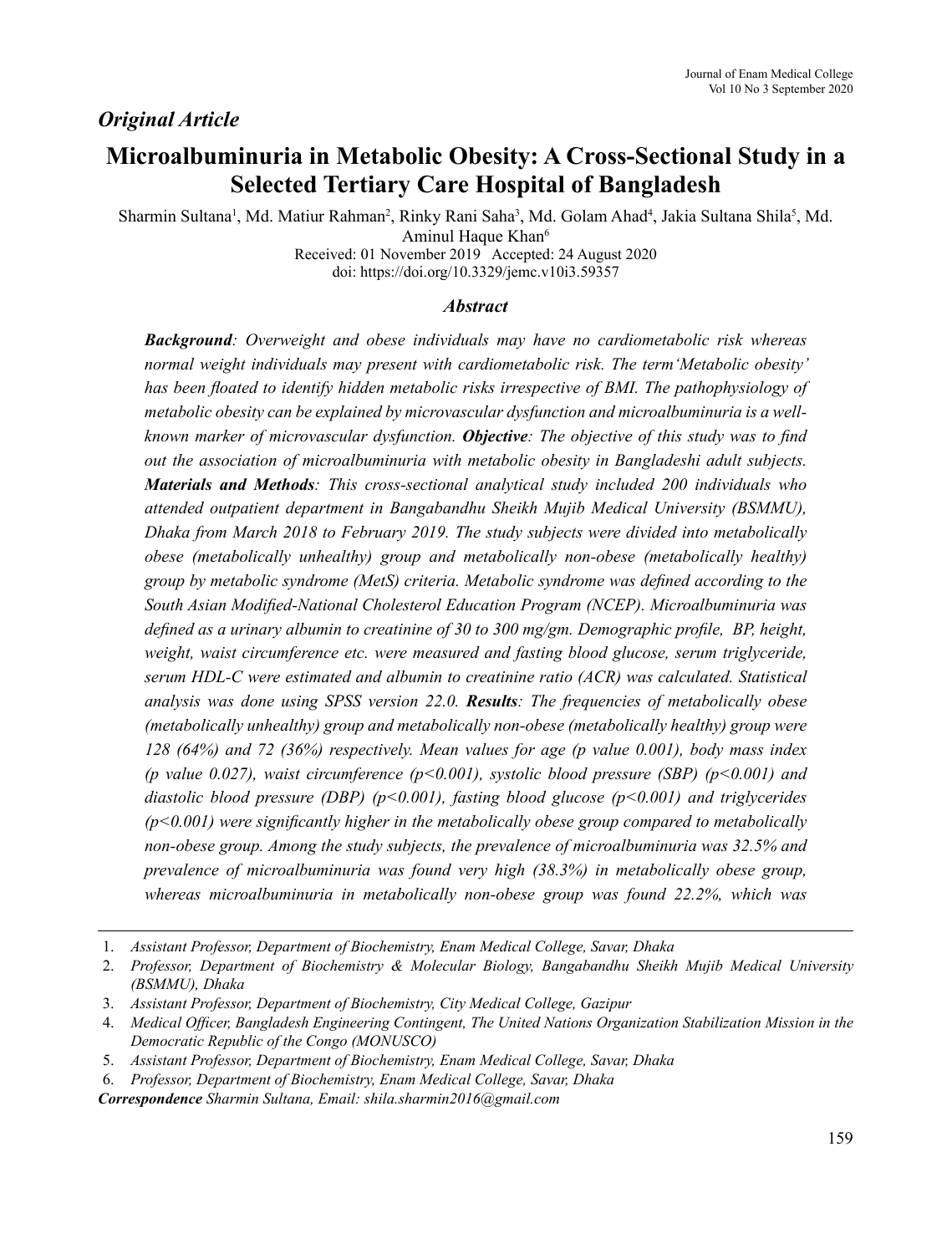*statistically significant (p value 0.02). Our results showed that diastolic BP (p<0.001), systolic BP (p<0.001), fasting blood sugar (p<0.001) and triglyceride (p<0.008) were significantly correlated with microalbuminuria. In the logistic regression analysis, diastolic BP (p value 0.015) and FBS (p value 0.039) were significantly associated with microalbuminuria. After harmonization of statistical analysis, our study indicated that elevated blood pressure and fasting blood sugar had strong association with microalbuminuria and are likely to be critical components that lead a substantial number of subjects to the prestage of metabolic obesity in the Bangladeshi adult population. Conclusion: Our study concludes that the prevalence of microalbuminuria is significantly high in metabolic obesity (metabolically unhealthy) in Bangladeshi adult population. Association of microalbuminuria with metabolic obesity is mainly attributed to high diastolic blood pressure and fasting blood glucose.*

*Key words: Metabolic obesity; Metabolic syndrome (MetS); Microalbuminuria; Cardiometabolic risks; BMI; NCEP*

J Enam Med Col 2020; 10(3): 159−168

# **Introduction**

Obesity is frequently associated with preventable death and has emerged as a major health care challenge in the  $21^{st}$  century.<sup>1</sup> Overweight and obesity are leading causes of hypertension, cardiovascular disease (CVD), type 2 diabetes and several other morbidities.<sup>2</sup> Body mass index (BMI) is a simple index of weight-forheight that is used to assess weight status and to define overweight and obesity in adults as an international consensus.3 However, paradoxically among traditional obesity and overweight, there lies a subset of population without the expected metabolic disturbance of their excess body weight. These patients circumvented the classic models of metabolic and cardiovascular risk, and are known as the "metabolically healthy obese" (MHO) and "metabolically healthy overweight" (MHOW). On the contrary, there are individuals, who despite having "normal" weight, show an increased burden of these risks. These individuals are called "metabolically obese, normal weight individuals" (MONW).4 The term metabolic obesity has been floated to resolve this issue. Metabolic obesity stands for the individuals with unhealthy metabolic profile irrespective of BMI.<sup>5</sup> Pajunen et al and Goday et al mentioned about metabolically healthy and

metabolically unhealthy phenotypes in different BMI groups (normal weight, overweight, obese). $6,7$  They used the components of metabolic syndrome (waist circumference, serum triglyceride, HDL-C, fasting blood sugar, blood pressure) for this classification. Individual having  $\geq$ 3 components abnormal is regarded as metabolically unhealthy and individual having 0−2 components abnormal is regarded as metabolically healthy.6,7 So, finally six metabolic phenotypes are identified − metabolically healthy normal weight (MHNW), metabolically obese normal weight (MONW), metabolically healthy overweight (MHOW), metabolically obese overweight (MOOW), metabolically healthy obese (MHO) and metabolically unhealthy obese (MUO).<sup>8</sup>

Out of six metabolic phenotypes, metabolically obese normal weight, metabolically obese overweight, metabolically healthy obese and metabolically unhealthy obese are categorized as obesity phenotypes.<sup>9</sup>Among the obesity phenotypes, MONW, MOOW and MUO were selected as **'metabolic obesity'**. 8 Metabolic obesity, in fact, tends to speak out metabolically unhealthy state. So, in any of lean or overweight or obese individuals, metabolic obesity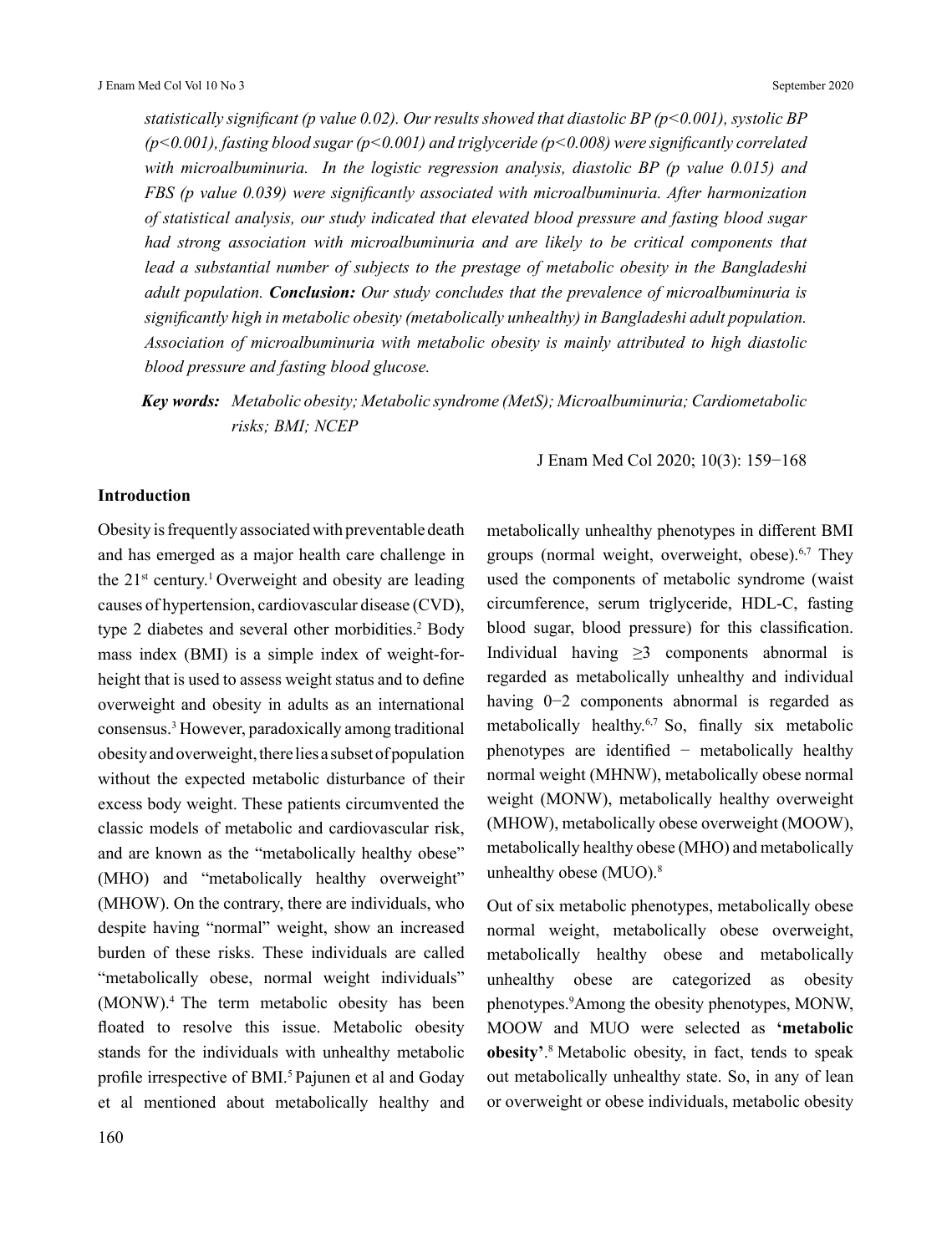may identify those at risk for cardiovascular disease better than the BMI-based definition of obesity. Metabolic obesity can more accurately scrutinize metabolic profile by assessing the different components of metabolic syndrome while BMI-based obesity may misinterpret some of the hidden metabolic risks. With the rapidly epidemic growth of the obesity in whole world, a better understanding of the risk factors for the complications of obesity is critical. Now-a-days, microalbuminuria has been recognized as the most important risk factor for the increased morbidity and mortality in the obese population.<sup>10-13</sup>

Microalbuminuria has currently been defined as urinary albumin : creatinine (ACR) of 30−300 mg/gm of creatinine, if measured in a spot urine collection.<sup>14</sup> Microalbuminuria (MAU) has been recognized as an early sign of renal damage, chronic kidney disease (CKD) and an independent predictor of endstage renal disease and cardiovascular mortality and morbidity.15 Microalbuminuria is a cardiovascular risk indicator in diabetes, hypertensive patients, and the general population, and has been shown to be associated with endothelial dysfunction and to be predictive for coronary artery disease, myocardial infarction, stroke, and all-cause mortality.16 Several studies have disclosed that metabolic syndrome is independently associated with an increased risk for chronic kidney disease (CKD) and microalbuminuria among the general population of western countries.<sup>17,18</sup> Several epidemiological studies have been conducted globally to determine the relationship between microalbuminuria and components of metabolic syndrome by an early morning or random spot urine sample and a significant positive correlation was found among them.<sup>19-21</sup> Therefore, it is logical to speculate the link between metabolic obesity, microalbuminuria, renal damage and other morbidity and mortality. Since the inception of the term metabolic obesity, all obesity-related cardio metabolic complications are now ascribed to metabolic obesity

rather than traditional obesity. Therefore, researchers and health care providers are now more concerned with metabolic obesity rather than the traditional BMI-based obesity because metabolic obesity is more inclusive to address and screen out the people at risk. Therefore, this study was designed to find out the association of microalbuminuria with metabolic obesity in a tertiary care hospital of Bangladesh.

## **Materials and Methods**

This cross-sectional analytical study was conducted from March 2018 to February 2019. By nonprobability purposive sampling, a total of 200 study subjects of both sexes, aged between 20 to 60 years, were selected from the outpatient department of Bangabandhu Sheikh Mujib Medical University. The subjects with BMI less than  $18.5 \text{ kg/m}^2$ , pregnancy, previous history of stroke, ischemic heart disease, chronic liver disease, chronic kidney disease and malignancy were excluded. Purpose and procedure of the study were explained in details and informed written consent was taken from each study subject. Initial evaluation of the individuals by history and clinical examination were performed and recorded in the preformed data collection sheet. Demographic profile and BP, anthropometric parameters including height, weight, and waist circumference were measured in all study subjects and BMI was calculated. Then fasting blood specimens were collected to estimate plasma glucose, serum triglyceride, and serum HDL-C. Urine specimen was collected for measurement of ACR. The study subjects were grouped into three body mass index classes (normal weight, overweight and obese with BMI 18.5−22.9, 23−27.4 and ≥ 27.5 kg/m<sup>2</sup> respectively) and also further categorized into metabolically unhealthy or healthy phenotypes by presence or absence of metabolic syndrome respectively. According to the South Asian modified NCEP criteria, metabolic syndrome was considered to be present if three or more of the following five criteria were found: abdominal obesity (waist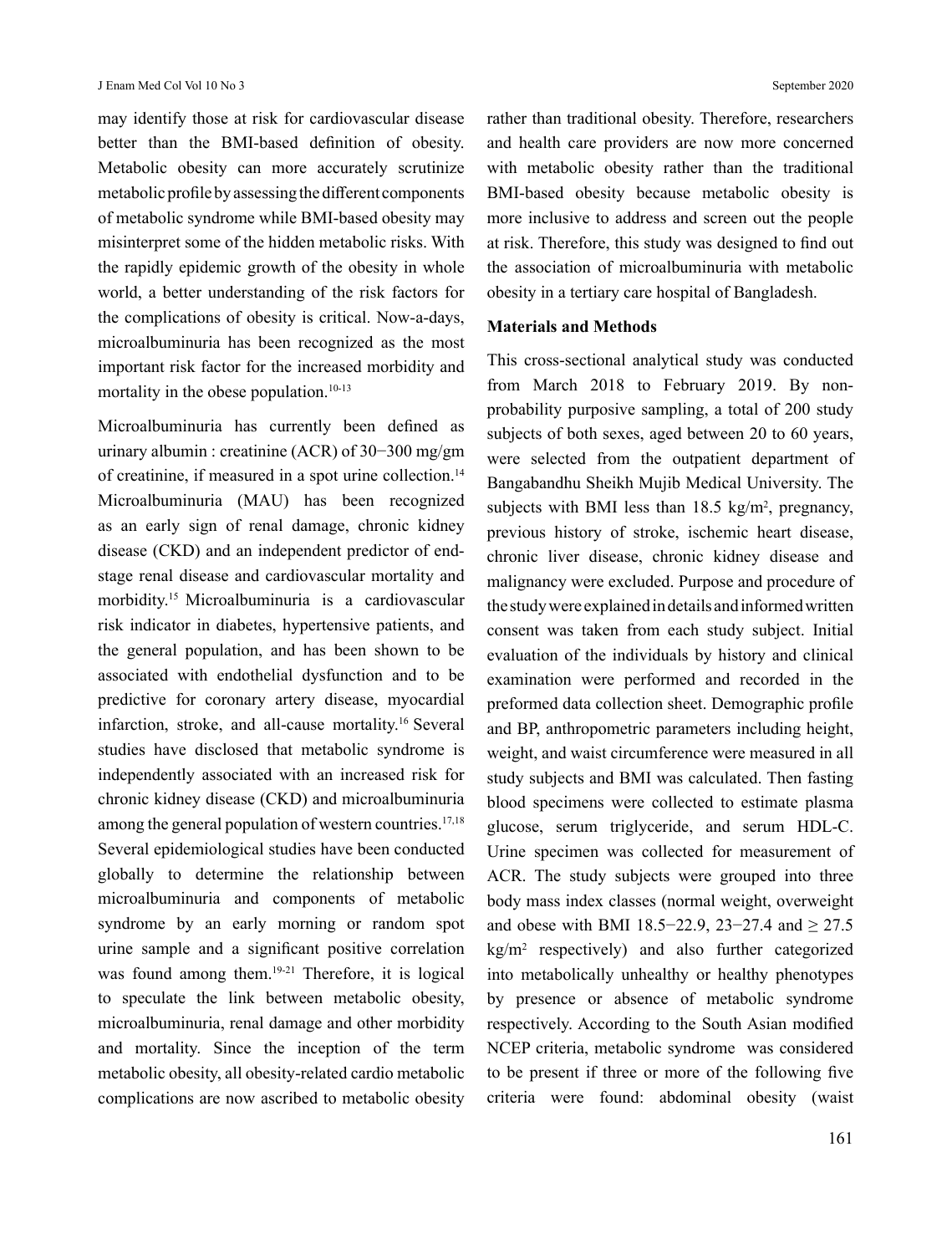circumference  $\geq 90$  cm in men,  $\geq 80$  cm in women), BP (systolic  $\geq$  130 mm Hg and/or diastolic  $\geq$  85 mm Hg), pre-existing diabetes or fasting blood glucose  $\geq 100$  mg/dL or  $\geq 5.6$  mmol/L, serum triglyceride  $\geq$ 150 mg/dL, plasma HDL-C < 40 mg/dL in men, < 50 mg/dL in women. Thus, using these criteria all the subjects finally were categorized into six metabolic phenotypes. The study subjects were designed into two groups: Metabolically obese (Metabolically unhealthy) group and Metabolically non-obese (Metabolically healthy) group. Metabolically obese (Metabolically unhealthy) group includes individuals having  $\geq$ 3 components of metabolic syndrome, and includes the metabolic phenotypes MONW, MOOW and MUO. Metabolically non-obese (metabolically healthy) group includes individuals having 0−2 components of metabolic syndrome, and includes the metabolic phenotypes MHO, MHNW and MHOW. Microalbuminuria was evaluated in different phenotypes (MONW, MOOW, MUO) of metabolic obesity and was also compared with metabolically non-obese group. Association of microalbuminuria with metabolic obesity was evaluated.

## **Statistical analysis**

Collected data were entered, checked, edited and then processed with the help of the software Statistical Package for Social Sciences (SPSS) version 22.0. Results were expressed as mean  $\pm$ SD. Unpaired Student's 't' test was used to compare differences in baseline characteristics between the metabolically obese group (metabolically unhealthy) and metabolically non-obese (metabolically healthy) group. Chi-square test was used for the comparison of qualitative data. Pearson's correlation was performed to correlate selective risk factors with microalbumin levels. We evaluated the association between metabolic syndrome components and microalbuminuria using logistic regression analysis. p value  $\leq 0.05$  was considered as statistically significant.

# **Results**

were 12 (6%), 46 (23%), 70 (35%), 26 (13%), 26 (13%) and 20 (10%) respectively. Among them, MUO and MOOW phenotypes were found to predominate with lowest frequency in MONW phenotype (Table I). In our study, the frequencies of metabolically obese (metabolically unhealthy) group and metabolically non-obese (metabolically healthy) group were 128 (64%) and 72 (36%) respectively (Table II). In our study, out of total population of 200, aged older than 20 years, about 154 subjects were found as obesity phenotypes, of which MONW, MOOW, MHO and MUO were 12 (7.8%), 46 (29.9%), 26 (16.9%) and 70 (45.4%) respectively (Table III). Mean values for age (p value 0.001), body mass index (p value 0.027), waist circumference (p<0.001), systolic blood pressure (SBP) (p<0.001), diastolic blood pressure (DBP) ( $p<0.001$ ), fasting blood glucose ( $p<0.001$ ) and triglycerides (p<0.001) were significantly higher in the metabolically obese group compared to metabolically non-obese group. HDL-C level was significantly lower (P<0.001) in the metabolically obese group compared to metabolically non-obese group (Table IV). Among the study subjects, the prevalence of microalbuminuria was 32.5%. Our study showed that prevalence of microalbuminuria was found very high (38.3%) in metabolically obese group whereas microalbuminuria in metabolically non-obese group was found 22.2%, which was statistically significant (p value 0.02) (Table V). In the metabolically obese (metabolically unhealthy) group, we found microalbuminuria more frequent (59.18%) in MUO (Table VI). Our results showed that diastolic BP  $(p<0.001)$ , systolic BP  $(p<0.001)$ , fasting blood sugar (p<0.001) and triglyceride (p<0.008) significantly correlated with microalbuminuria (Table VII). In the logistic regression analysis, diastolic BP (p value 0.015) and FBS (p value 0.039) were significantly associated with microalbuminuria (Table VIII).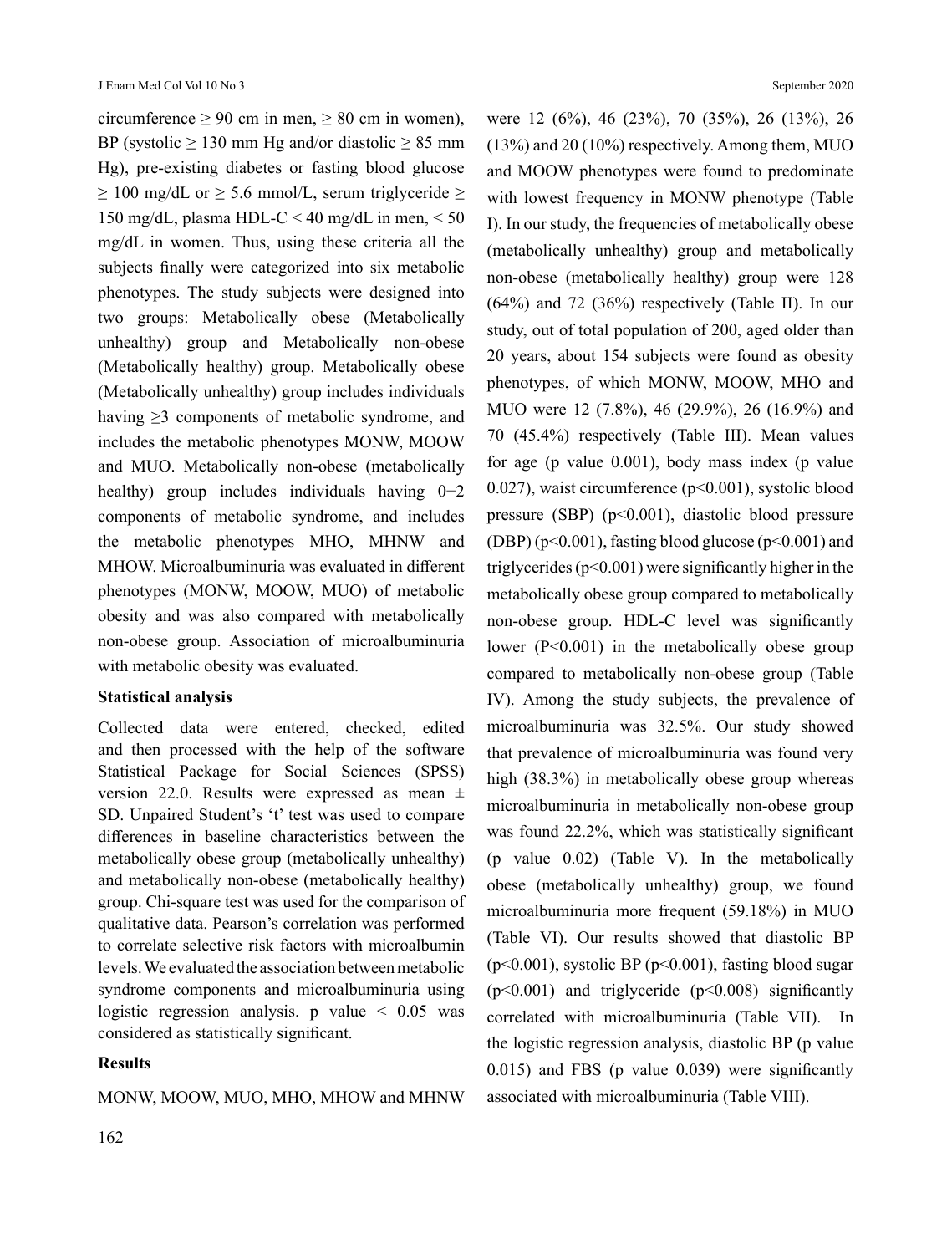#### J Enam Med Col Vol 10 No 3 September 2020

Table I: Frequency of metabolic phenotypes among the study subjects (n=200)

| <b>Metabolic phenotypes</b> | <b>Frequency</b> | Percentage | 95% CI        |
|-----------------------------|------------------|------------|---------------|
| MONW (Obesity phenotype)    | 12               | 6.0        | $3.0 - 9.5$   |
| MOOW (Obesity phenotype)    | 46               | 23.0       | $17.0 - 29.0$ |
| MUO (Obesity phenotype)     | 70               | 35.0       | $28.5 - 41.0$ |
| MHO (Obesity phenotype)     | 26               | 13.0       | $8.5 - 18.0$  |
| <b>MHOW</b>                 | 26               | 13.0       | $8.5 - 18.0$  |
| <b>MHNW</b>                 | 20               | 10.0       | $6.5 - 14.5$  |

 $MONW = Metabolically$  obese normal weight,  $MOOW = Metabolically$  obese overweight,

MUO = Metabolically unhealthy obese, MHO = Metabolically healthy obese,

 $MHOW = Metabolically healthy overview, MHNW = Metabolically healthy normal weight$ 

Table II: Frequency of metabolically obese (metabolically unhealthy) group and metabolically non-obese (metabolically healthy) group among the study subjects (n=200)

| <b>Groups</b>           | Frequency | Percentage | 95% CI        |
|-------------------------|-----------|------------|---------------|
| Metabolically obese     | 128       | 64.0       | $57.0 - 70.5$ |
| Metabolically non-obese | 72        | 36.0       | $29.5 - 43.0$ |

Table III: Frequency of different obesity phenotypes among adult obese individuals (n=154)

| <b>Obesity phenotypes</b> | Frequency | Percentage | 95% CI        |
|---------------------------|-----------|------------|---------------|
| <b>MONW</b>               |           | 7.8        | $3.9 - 12.3$  |
| <b>MOOW</b>               | 46        | 29.9       | $22.7 - 37.7$ |
| <b>MUO</b>                | 70        | 45.4       | $37.7 - 53.9$ |
| Healthy obese (MHO)       | 26        | 16.9       | $11.0 - 23.4$ |

Table IV: Comparison of anthropometric measurements and biochemical parameters between metabolically obese (metabolically unhealthy) group and metabolically non-obese (metabolically healthy) group (n=200)

| Variables        | Metabolically obese<br>$(n=128)$<br>$Mean \pm SD$ | Metabolically non-obese<br>$(n=72)$<br>$Mean \pm SD$ | p values |
|------------------|---------------------------------------------------|------------------------------------------------------|----------|
| Age (years)      | $45.37 \pm 10.78$                                 | $40.17 \pm 10.98$                                    | 0.001    |
| $WC$ (cm)        | $95.92 \pm 9.55$                                  | $88.68 \pm 9.52$                                     | < 0.001  |
| BMI $(kg/m2)$    | $28.48 \pm 5.21$                                  | $26.76 \pm 5.26$                                     | 0.027    |
| FBS (mmol/L)     | $8.20 \pm 3.23$                                   | $6.05 \pm 2.22$                                      | < 0.001  |
| $TG \, (mg/dL)$  | $202.13 \pm 109.52$                               | $128.93\pm 67.81$                                    | < 0.001  |
| $HDL$ (mg/dL)    | $37.91 \pm 7.34$                                  | $42.14 \pm 9.29$                                     | < 0.001  |
| $SBP$ (mm Hg)    | $129.73 \pm 16.71$                                | 114.86±14.82                                         | < 0.001  |
| $DBP$ (mm $Hg$ ) | $85.43 \pm 13.47$                                 | $79.24 \pm 10.54$                                    | < 0.001  |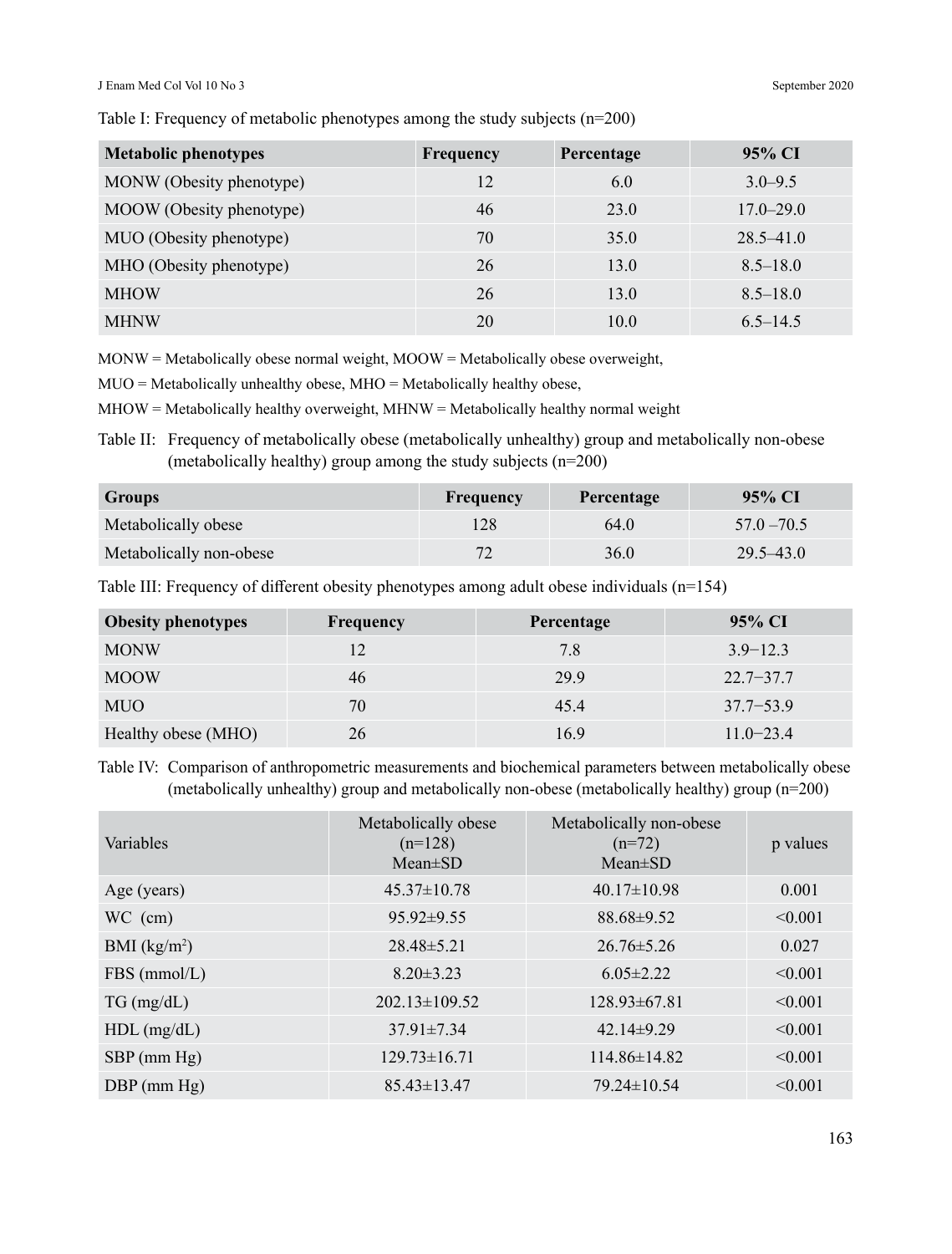

Fig 1. Multiple bar diagram showing anthropometric and biochemical parameters between metabolically obese (metabolically unhealthy) and metabolically non-obese (metabolically healthy) group

Table V: Comparison of microalbuminuria between metabolically obese (metabolically unhealthy) group and metabolically non-obese (metabolically healthy) group among the study subjects (n=200)

| <b>Parameters</b>   | Metabolically obese<br>$(n=128)$<br>Number $(\%)$ | Metabolically non-obese<br>$(n=72)$<br>Number $(\%)$ | Total<br>$(n=200)$ | p value |
|---------------------|---------------------------------------------------|------------------------------------------------------|--------------------|---------|
| Microalbuminuria    | 49(38.3)                                          | 16(22.2)                                             | 65(32.5%)          |         |
| No microalbuminuria | 79 (61.7)                                         | 56 (77.8)                                            | $135(67.5\%)$      | 0.02    |

Table VI: Comparison of microalbuminuria in different phenotypes of metabolic obesity (metabolically unhealthy) (n=49)

|                                     | Microalbuminuria | 95% CI     |              |
|-------------------------------------|------------------|------------|--------------|
| <b>Metabolic obesity phenotypes</b> | <b>Number</b>    | Percentage |              |
| <b>MONW</b>                         |                  | 6.12       | $0.0 - 50.0$ |
| <b>MOOW</b>                         | 17               | 34.70      | 23.9-50.0    |
| <b>MUO</b>                          | 29               | 59.18      | 30.0-52.9    |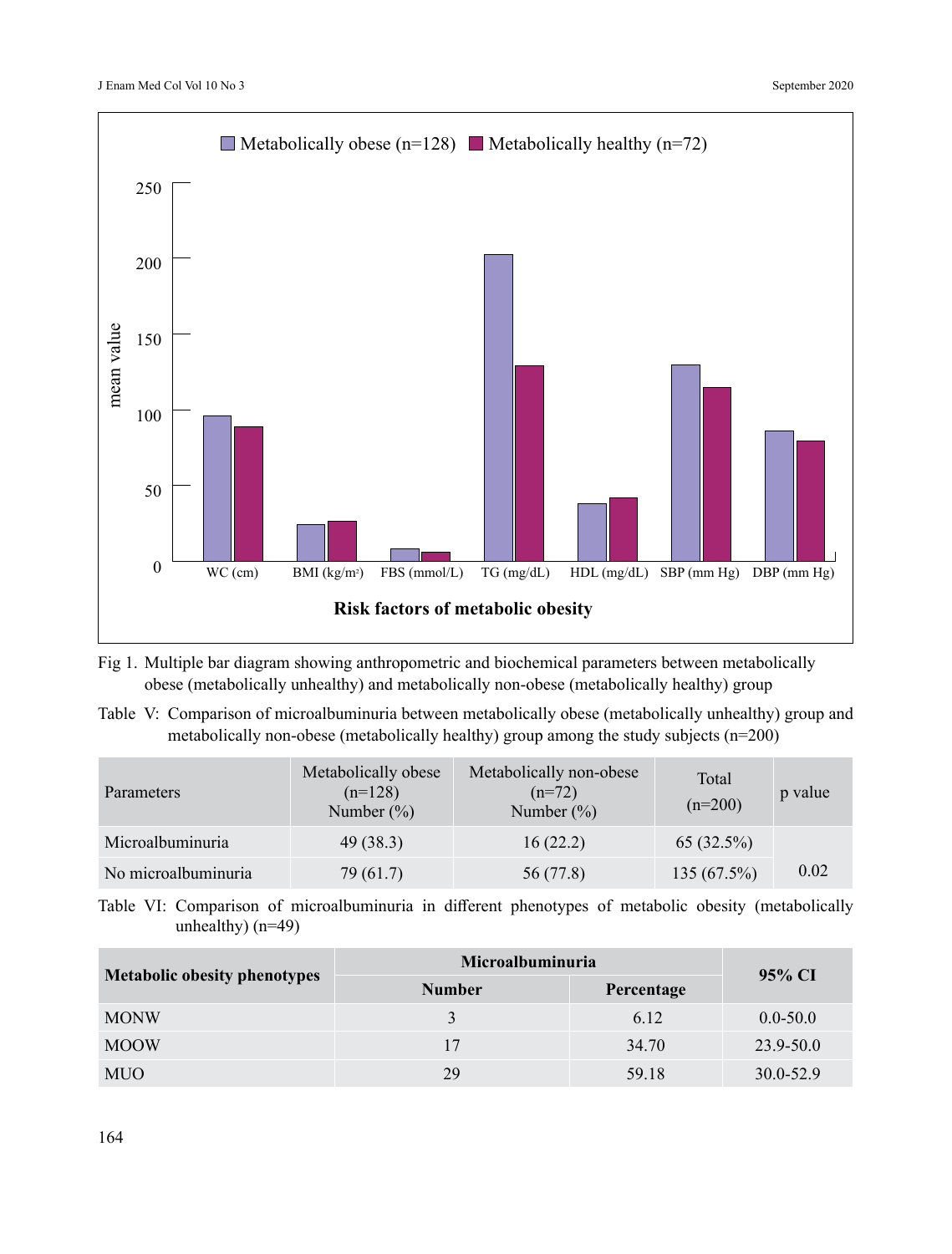| Microalbuminuria (MAU) |                         | <b>Pearson's correlation</b>                                                                                               |          |  |
|------------------------|-------------------------|----------------------------------------------------------------------------------------------------------------------------|----------|--|
|                        |                         | <b>Selective risk factors</b><br>r values<br>0.084<br>0.446<br>0.001<br>0.235<br>0.008<br>0.096<br>0.279<br>0.518<br>0.001 | p values |  |
|                        | $WC$ (cm)               |                                                                                                                            | 0.346    |  |
| <b>ACR</b>             | $FBS$ (mmol/L)          |                                                                                                                            |          |  |
|                        | Triglyceride (mg/dL)    |                                                                                                                            |          |  |
|                        | HDL cholesterol (mg/dL) |                                                                                                                            |          |  |
|                        | $SBP$ (mm of Hg)        |                                                                                                                            |          |  |
|                        | DBP (mm of $Hg$ )       | 0.549                                                                                                                      | 0.001    |  |

#### Table VII: Correlation of microalbuminuria with selective risk factors (n=128)

ACR−Albumin to creatinine ratio, WC−Waist circumference, BMI−Body mass index, FBS−Fasting blood sugar, TG− Triglycerides, HDL-C−High density lipoprotein cholesterol, SBP−Systolic blood pressure, DBP−Diastolic blood pressure

| <b>Variables</b> | β        | S.E.  | p values | <b>OR</b> | 95% CI |          |
|------------------|----------|-------|----------|-----------|--------|----------|
| $WC$ (cm)        | 0.014    | 0.017 | 0.419    | 1.014     | 0.981  | $-1.047$ |
| $FBS$ (mmol/L)   | 0.120    | 0.058 | 0.039    | 1.127     | 1.006  | $-1.263$ |
| $TG \, (mg/dL)$  | $-0.004$ | 0.002 | 0.055    | 0.996     | 0.992  | $-1.000$ |
| $HDL$ (mg/dL)    | $-0.015$ | 0.022 | 0.489    | 0.985     | 0.944  | $-1.028$ |
| $SBP$ (mm Hg)    | 0.018    | 0.017 | 0.274    | 1.019     | 0.986  | $-1.053$ |
| $DBP$ (mm $Hg$ ) | 0.058    | 0.024 | 0.015    | 1.059     | 1.011  | $-1.110$ |

|  |  |  | Table VIII: Association of components of metabolic syndrome with microalbuminuria ( $n=200$ ) |  |  |  |
|--|--|--|-----------------------------------------------------------------------------------------------|--|--|--|
|--|--|--|-----------------------------------------------------------------------------------------------|--|--|--|

## **Discussion**

Metabolically obese (metabolically unhealthy) group includes MONW, MOOW and MUO. Metabolically non obese (metabolically healthy) group includes MHO, MHNW and MHOW. This group distribution was also done by Pajunen et al<sup>6</sup> and Goday et al<sup>7</sup> in their studies where they brought out the metabolically healthy and unhealthy phenotypes in different BMI groups. Metabolic obesity stands for the individuals with unhealthy metabolic profile irrespective of BMI. We used the metabolic syndrome (MetS) criteria of the South Asian Modified-National Cholesterol Education Program and WHO Asian BMI cut-off to identify metabolic healthy and unhealthy phenotypes, of which MHO, MHOW, MHNW, MONW, MOOW and MUO were 26 (13%), 26 (13%), 20 (10%), 12 (6%), 46 (23%) and 70 (35%) respectively. Among them, MUO and MOOW phenotypes were

found to predominate with lowest frequency in MONW phenotype. In our study, the frequencies of metabolically obese (metabolically unhealthy) group and metabolically non-obese (metabolically healthy) group were 128 (64%) and 72 (36%) respectively. Azizi et al<sup>22</sup> reported in their study of an urban area in Tehran that out of a total population of 10,368 aged older than 20 years, about 33% were diagnosed as metabolically unhealthy according to ATP III criteria. As there are currently no international unified criteria for defining metabolic obesity, it is difficult to compare these results with the studies from other countries.

In our study, out of total population of 200, aged older than 20 years, about 154 subjects were found as obesity phenotypes, of which MONW, MOOW, MHO and MUO were 12 (7.8%), 46 (29.9%), 26 (16.9%)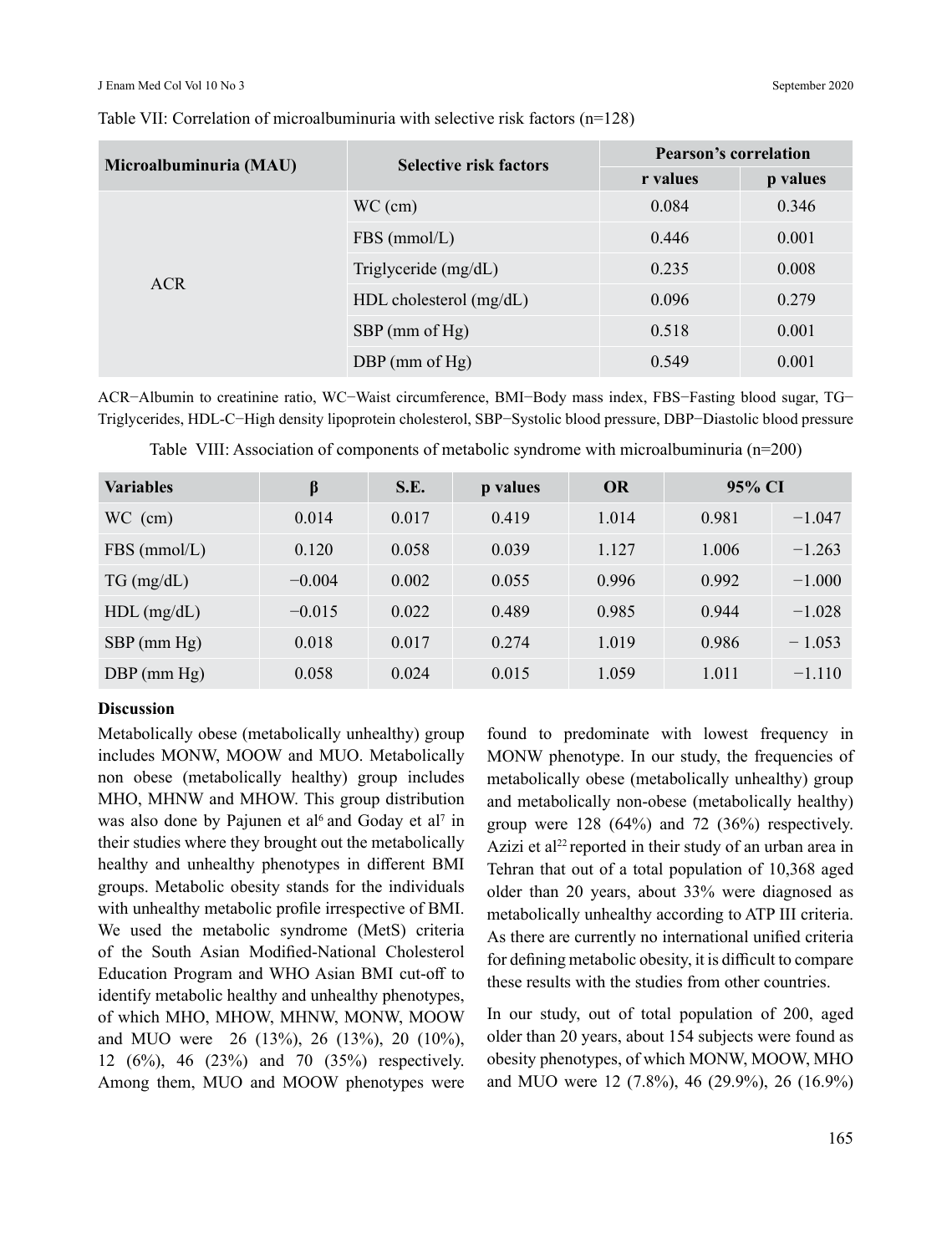#### J Enam Med Col Vol 10 No 3 September 2020

and 70 (45.4%) respectively. These data are supported by Pajunen et al<sup>6</sup> and Wildman et al<sup>8</sup>. Pajunen et al<sup>6</sup> conducted a cross sectional study on general population aged 45-74 years in Finland and found the prevalence of obesity phenotypes as follows: MOOW 28.5%, MUO 21.3%, MONW 7.2%, MHO 3.3%. Wildman et al<sup>8</sup> found this prevalence among US population as follows: MUO 20.9%, MOOW 17%, MHO 9.7% and MONW 8.1%.

In this study, age, waist circumference, body mass index (BMI), fasting blood sugar, triglyceride, systolic blood pressure and diastolic blood pressure levels were significantly higher and HDL−C level was significantly lower in the metabolically obese group (metabolically unhealthy) than in the metabolically non-obese (metabolically healthy) group. Our findings correlated with the study done by Wildman et  $al<sup>8</sup>$  in US populations where they found that individuals without metabolic syndrome had lower fasting blood glucose, better lipid profile, lower CVD score and less estimated liver fat compared to subjects with metabolic syndrome.

Among the study subjects, the prevalence of microalbuminuria was 32.5%. However, Lin et al<sup>23</sup> showed that the prevalence of microalbuminuria was 11.5% in the population of Taiwan,  $\geq$  40 years and Hao et al<sup>24</sup> found that the prevalence of microalbuminuria was 13.7% in 2321 Japanese. The discrepancy in the prevalence of microalbuminuria across this population might be attributable to the differences in the characteristics of study participants, such as age, race, life style and cardiovascular risk factors.

Our study showed that prevalence of microalbuminuria was found very high (38.3%) in metabolically obese group, whereas microalbuminuria in metabolically non-obese group was found 22.2%, which was statistically significant (p value 0.02). Our findings on the association of microalbuminuria with metabolic obesity were in line with the results of recently published studies. The prevalence of microalbuminuria was consistently higher  $(p<0.0001)$  in persons with the metabolic syndrome than those without in Chinese (20.3% vs 2.0%),<sup>25</sup> in Japanese (20.8% vs 12.2%)<sup>24</sup> and in US Americans  $(13.7\% \text{ vs } 4.8\%)$ <sup>17</sup>.

In the metabolically obese (metabolically unhealthy) group, we found frequency of microalbuminuria in MONW, MOOW and MUO were 6.12%, 34.70% and 59.18% respectively. A recent study by Choi et al<sup>26</sup> reported that MUO group was at increased risk of developing microalbuminuria than MONW and MOOW groups. Our study suggested that metabolic disorder was associated with the development of microalbuminuria which was consistent with the findings of previous studies that emphasized the importance of metabolic health.27-29

Studies have yielded mixed results for the association between metabolic obesity and microalbuminuria. Chen et  $a^{30}$  reported a positive association between elevated BP, reduced HDL−C, elevated TG and microalbuminuria in a cross sectional study of US adults. Hao et  $al<sup>24</sup>$  reported a positive association between high FBS, high BP, obesity and microalbuminuria in a cross sectional study of 2321 adults. Based on the impact of various components of metabolic syndrome on chronic kidney disease, a study conducted by Song et  $al<sup>31</sup>$  presented the concept of dividing all five components of metabolic syndrome into a critical arm including elevated BP, reduced HDL−C and elevated FBS and a noncritical arm including elevated TG and obesity. Therefore, the impact of the components of metabolic syndrome on microalbuminuria should be interpreted judiciously. Our results showed that diastolic BP ( $p<0.001$ ), systolic BP ( $p<0.001$ ), fasting blood sugar ( $p<0.001$ ) and triglyceride  $(p<0.008)$  were significantly correlated with microalbuminuria. In the logistic regression analysis, diastolic BP (p value 0.015) and FBS (p value 0.039) were significantly associated with microalbuminuria. After harmonization of statistical analysis, our study indicated that elevated blood pressure and fasting blood sugar had strong association with microalbuminuria and are likely to be critical components that lead a substantial number of subjects to the prestage of metabolic obesity in the Bangladeshi adult population.

# **Limitations**

Study population was selected from Bangabandhu Sheikh Mujib Medical University (BSMMU), Dhaka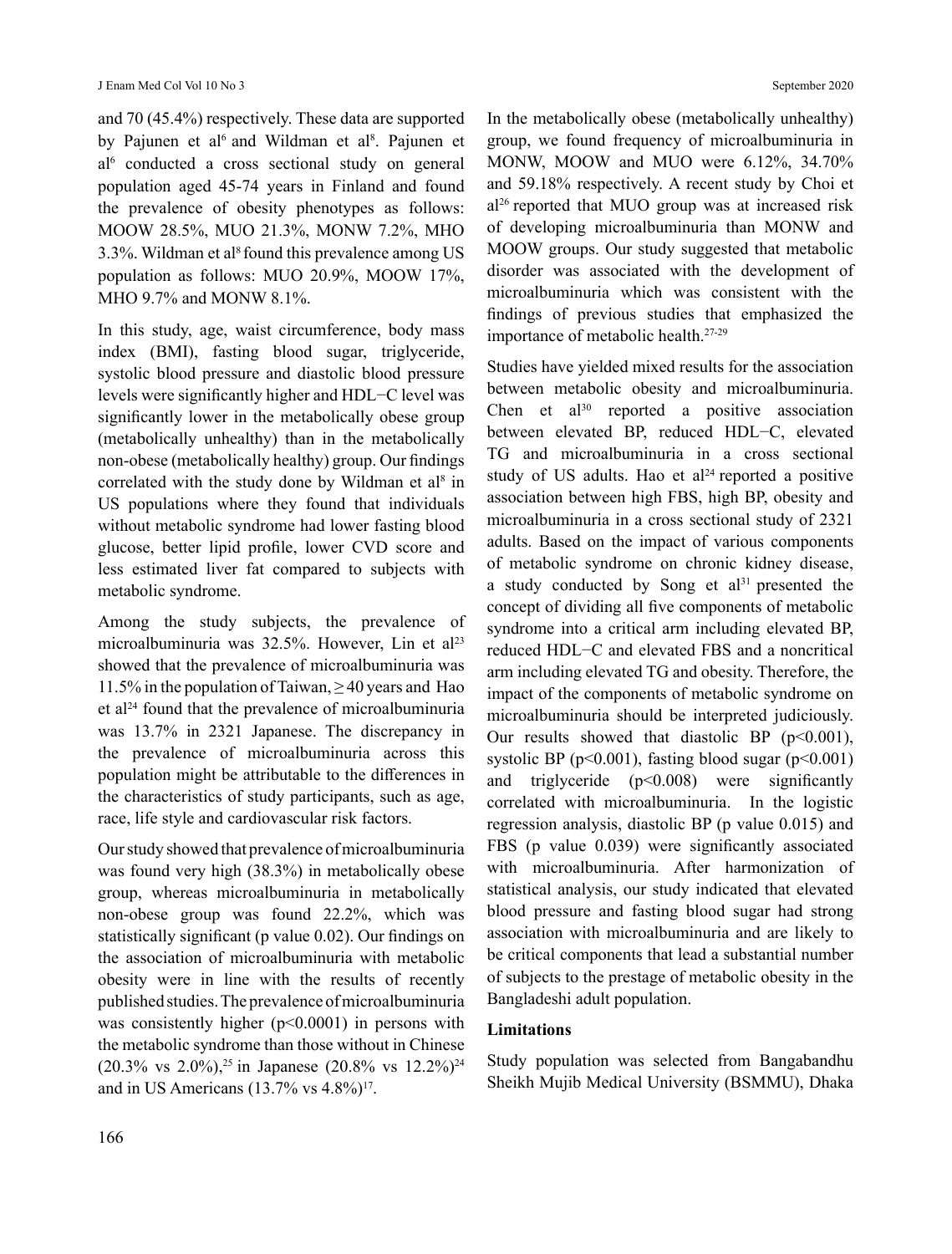and the study was conducted in a short period of time with a small sample size. So, the results of the study may not reflect the exact picture of the whole country.

First, its cross−sectional design made it difficult to infer causality between metabolic obesity and microalbuminuria.

Second, microalbuminuria was assessed only once, which could have resulted in some misclassifications of microalbuminuria.

Third, we did not consider subjects receiving lipidlowering therapy to have high triglyceride or low HDL−C levels, because we could not ascertain the exact purpose of this medication given the clinical situation that lipid-lowering agents can be prescribed to decrease low-density lipoprotein cholesterol or triglyceride levels or to increase HDL−C levels.

Fourth, our study had a relatively small sample size. Only 49 persons had microalbuminuria among 128 metabolic obese persons. However, this shortfall might be overcome by intensive and accurate measurement of all the variables under study.

## **Recommendation**

This study was conducted in 200 healthy adult individual. It is recommended to conduct a study with a larger sample size. These suggest that the prevention of several chronic diseases is necessary if the signs of metabolic disorder are evident regardless of normal body weight. One of the important implications of our study is that we probably should consider to screen microalbuminuria in persons with pre-hypertensions or pre-diabetes and to identify those at high renal and cardiovascular risk. More comprehensive and intensive management of metabolic obesity at its early stage should be started to prevent the progression of renal injury and cardiovascular complication.

#### **References**

- 1. Adams KF, Schatzkin A, Harris TB. Overweight, obesity and mortality in a large prospective chohort of persons 50 to 71 years old. N Engl J Med 2006; 355: 763–778.
- 2. Steinberger J, Moran A, Hong CP, Jacobs DR, Sinaiko AR. Adiposity in Childhood predicts obesity and

insulin resistance in young adulthood. J Pediatr 2001; 138(4): 469−473.

- 3**.** World Health Organization. Obesity: preventing and managing the global epidemic. Report of a WHO Consultation. WHO Technical Report Series 2000; 894. Geneva: WHO.
- 4. Mathew H, Farr OM, Mantzoros CS. Metabolic health and weight: Understanding metabolically unhealthy normal weight or metabolically healthy obese patients. Metabolism 2016; 65(1): 73–80.
- 5. Osama H, Sriurai P, Ebaa A. Metabolic Obesity: The Paradox Between Visceral and Subcutaneous Fat. Current Diabetes Reviews 2006; 2(4): 367–373.
- 6. Pajunen P, Kotronen A, Korpi-Hyovalti E, Keinanen-Kiukaanniemi S, Oksa H, Niskanen L et al. Metabolically healthy and unhealthy obesity phenotypes in the general population: the FIN-D2D Survey. BMC Public Health 2011; 11(754): 1–8.
- 7. Goday A, Calvo E, Vázquez LA, Caveda E, Margallo T, CatalinaRomero C et al. Prevalence and clinical characteristics of metabolically healthy obese individuals and other obese/non-obese metabolic phenotypes in a working population: results from the Icaria study. BMC Public Health 2016; 16(248): 1–14.
- 8. Wildman RP, Muntner P, Reynolds K, McGinn AP, Rajpathak S, Wylie-Rosett J. et al. The obese without cardiometabolic risk factor clustering and the normal weight with cardiometabolic risk factor clustering: prevalence and correlates of 2 phenotypes among the US population (NHANES 1999–2004). Arch Intern Med 2008; 168(15): 1617–1624.
- 9. Naher S, Hoque MM, Imam H. Oesity phenotypes and their adipocyte dysfuntion among the attendants at outpatient department. Bangabandhu Sheikh Mujib Medical Univ J. 2018; 11: 112−117.
- 10. Liese AD, Hense HW, Doring A, Stieber J. Keil U. Microalbuminuria, central adiposity and hypertension in the nondiabetic urban population of the MONICA Augsburg survey 1994/95. J Hum Hypertens 2001; 15: 799–804.
- 11. Bonnet F, Marre M, Halimi JM, Stengel B, Lange C, Laville M et al. Waist circumference and the metabolic syndrome predict the development of elevated albuminuria in nondiabetic subjects: the DESIR study. J hypertension 2005; 24: 1157–1163.